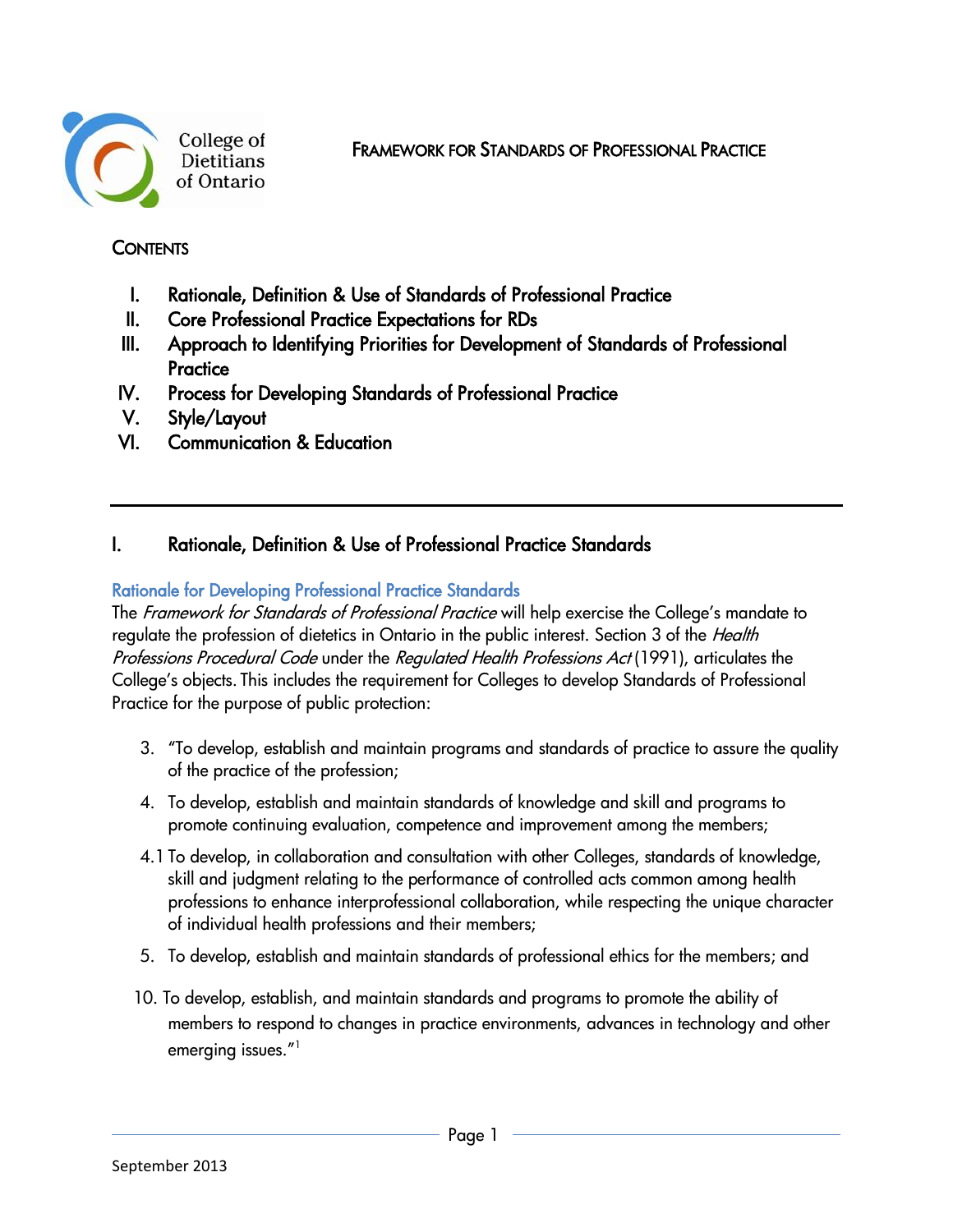Section 95 of the Health Professions Procedural Code under the Regulated Health Professions Act, (1991), also gives authority to Colleges to develop regulations which articulate standards. The areas that are most relevant to Standards of Professional Practice include the following: $1$ 

- a) Performance and delegation of controlled acts;
- b) Conflict of interest;
- c) Professional misconduct and acts of professional misconduct that must be reported;
- d) Promotion or advertising;
- e) Standards of practice of the profession and prohibiting members from acting beyond their scope of practice when practising the profession;
- f) Record keeping; and
- g) Use of title.

Standards can be published as a formal College regulation or outside of a regulation in what can be termed a Standards document. Formal regulations require a more lengthily process working with the Ministry of Health and Long-Term Care and significant investment of College resources, often taking ~3-5 years for Ministry and Cabinet approvals. For the purpose of this Framework for Standards of Professional Practice, when we use term 'Standard' we mean a requirement expressed outside of a formal College regulation.

Colleges may also develop policies, position statements and guidelines; however, considering all the characteristics of the different types of College documents (refer to Appendix I), Standards offer an efficient and effective approach to outline the specific professional practice expectations for Registered Dietitians (RDs) in Ontario for public protection.

## Definition of Professional Practice Standards

Standards are created by Colleges for the purpose of public protection. The College's Standards of Professional Practice describe the required behaviours by which an RD's performance can be evaluated and serve as a basis for assessing whether RDs fulfill their professional responsibilities to provide safe, ethical and competent client-centred services.

- Standards of Professional Practice articulate the minimum expectations for RDs to fulfill their professional responsibility to provide safe, ethical and competent client-centered services;
- Standards of Professional Practice are defined as the required behaviours for which RDs are held accountable;
- Standards of Professional Practice are high-level statements that can be generalized across varying practice situations; and
- Standards of Professional Practice are expressed using the terms "must, shall, require, expect."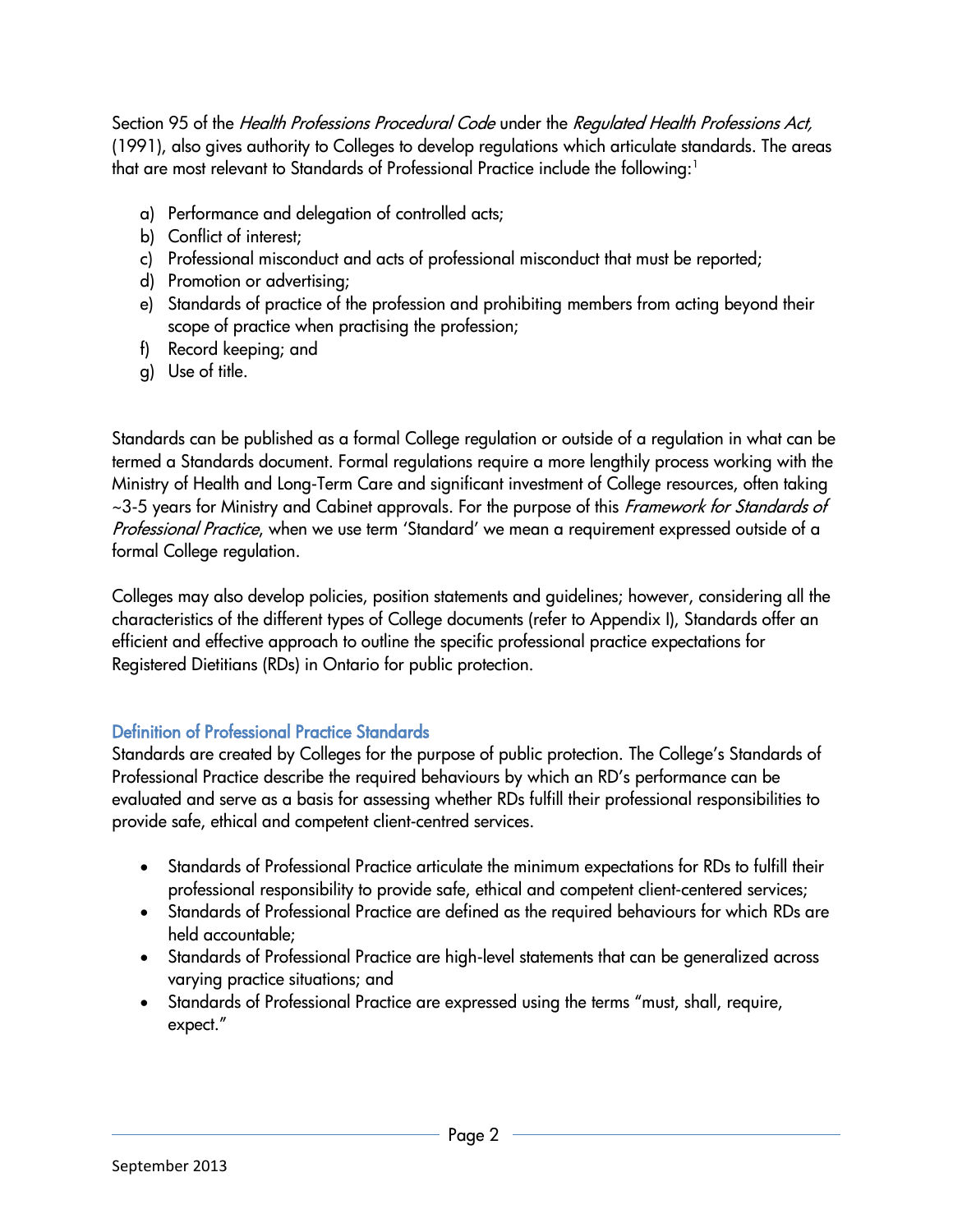Regulatory Standards of Professional Practice are separate and distinct from the appropriate standards of clinical care for a specific condition or area of dietetic practice (e.g., renal diets for nephrology patients).

Standards are developed through consultation with other professions in Ontario as appropriate and other dietetic jurisdictions, the use of experts and would, in most cases, reflect what would be deemed to be behaviours commonly accepted by the profession as being a standard in their practice.

## Use of Professional Practice Standards

Standards of Professional Practice are used for a number of purposes including:

- 1. To fulfill the College's regulatory mandate of public protection;
- 2. To inform the public, employers, other health care providers and College members about the minimum expectations that RDs must meet in their dietetic practice to provide safe, ethical and competent services;
- 3. To provide performance assessment criteria for the College's Quality Assurance Program;
- 4. To help guide the College's decision-making in matters related to professional conduct and competence; and
- 5. To support compliance with the required behaviours and performance expectations of RDs practicing the dietetic profession in Ontario.

The College recognizes that many RDs will strive to exceed the expectations as described in the Standards of Professional Practice. However, the standards are intended to define the minimum performance expectations for RDs practising dietetics in the province of Ontario.

# II. Core Professional Practice Expectations for RDs

The following are over-arching principles that apply to all areas of dietetic practice and will be considered when developing Standards of Professional Practice. These core principles apply to all areas of dietetic practice and have been compiled from several resources including: the Professional *Standards for Dietitians in Canada*,<sup>2</sup> the *Standards of Practice* set out by other Colleges,<sup>3-5</sup> and the Common Principles of Shared Controlled Acts that Apply to Regulated Health Care Professionals in Ontario (adopted by Council in Nov 2010 as a foundational document for development/ incorporation into future College work).<sup>6</sup>

In all areas of professional practice, RDs are accountable for:

1. Building effective interprofessional collaboration and communicating with colleagues to achieve the best possible outcomes;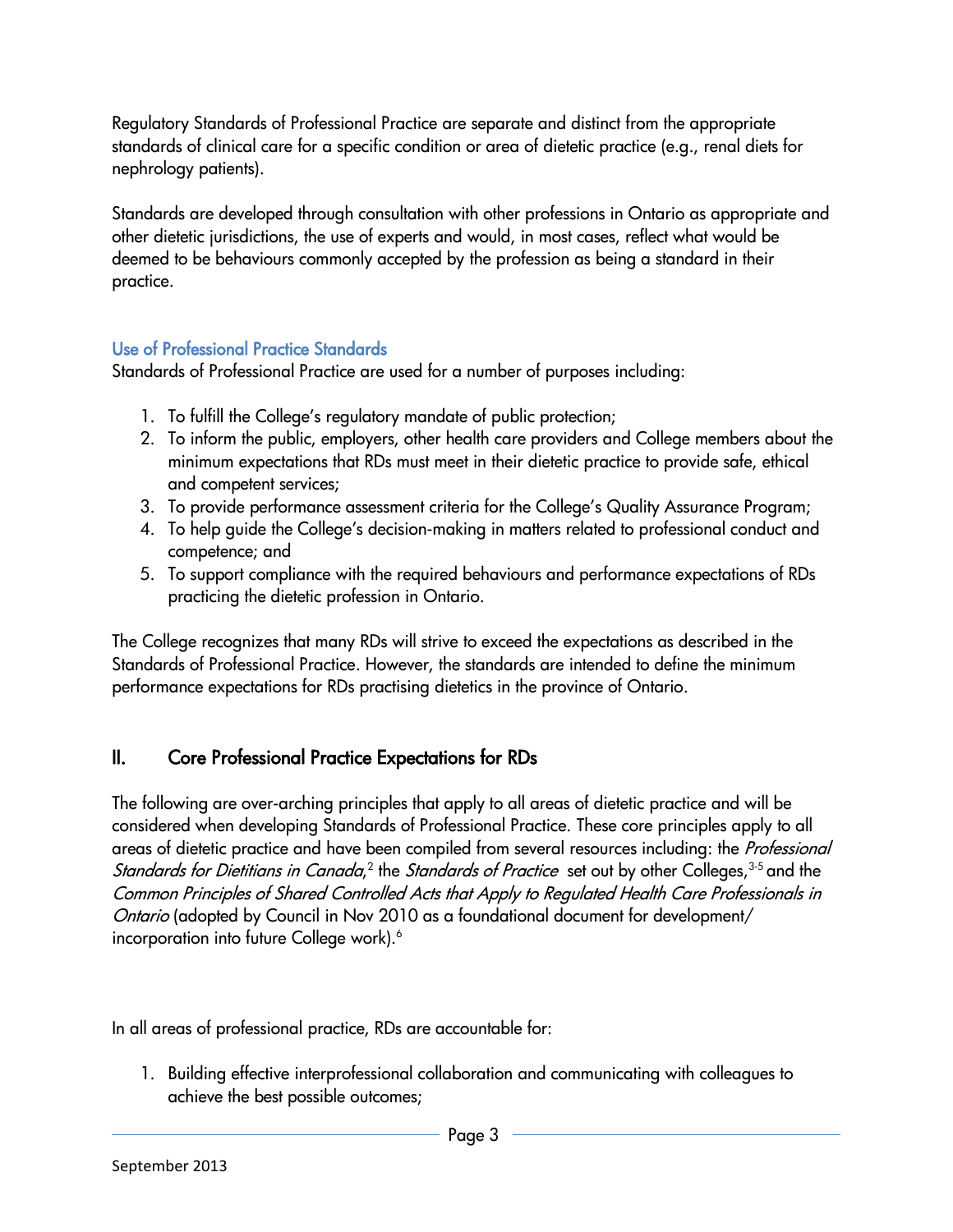- 2. Respecting client autonomy and individuality;
- 3. Working within the dietetic scope of practice or what is reasonably related to it;
- 4. Working within his/her individual competence (level of knowledge, skill and judgment);
- 5. Using an evidence-based approach to practice;
- 6. Ensuring a systematic approach to decision-making;
- 7. Ensuring appropriate documentation relevant to area of dietetic practice; and
- 8. Monitoring and evaluating dietetic services for continuous quality improvement.

# III. Approach to Identifying Priorities for Development of Standards of Professional Practice

The College will take a balanced approach in exercising its authority to regulate the dietetic profession in Ontario. The goal is to attain the 'right touch' of regulation, rather than to over-regulate or under-regulate to achieve effective regulation of dietetics in Ontario. Colleges must be mindful of not unnecessarily interfering or impeding on professional judgment and dietetic practice, especially when this can affect freedoms, earnings and/or cost to health care systems. Ultimately, the College will respect its use of authority to attain the right amount of professional regulation that achieves the desired outcome to protect the public of Ontario.

## Criteria for Developing Standards of Professional Practice

A Standard of Professional Practice will be considered according to the following criteria:<sup>7</sup>

- 1. Identification of need:
	- a) Identifying high-risk areas that warrant Standards of Professional Practice development through the College's Risk Framework which will consider analysis/assessment of risk, impact, public expectations and frequency of performance; and
	- b) Identification of issues through member consultation and/or via frequency of inquiries received through the College's Practice Advisory Service;
- 2. There is a reasonable expectation that the professional practice issue places clients at risk (e.g., physical, emotional, financial, etc.) thus requiring public protection. The risk must be real, not hypothetical;
- 3. There is a reasonable expectation that RDs dealing with the practice issue are likely to be at risk of unprofessional or unethical conduct;
- 4. There is no higher level document (e.g., a statute, regulation, or sufficient entry-to-practice competency) that specifically defines the College's expectations in relation to the issue;
- 5. There is a reasonable belief that, if a Standard of Professional Practice is developed, it will continue to have relevance for an extended period of time; and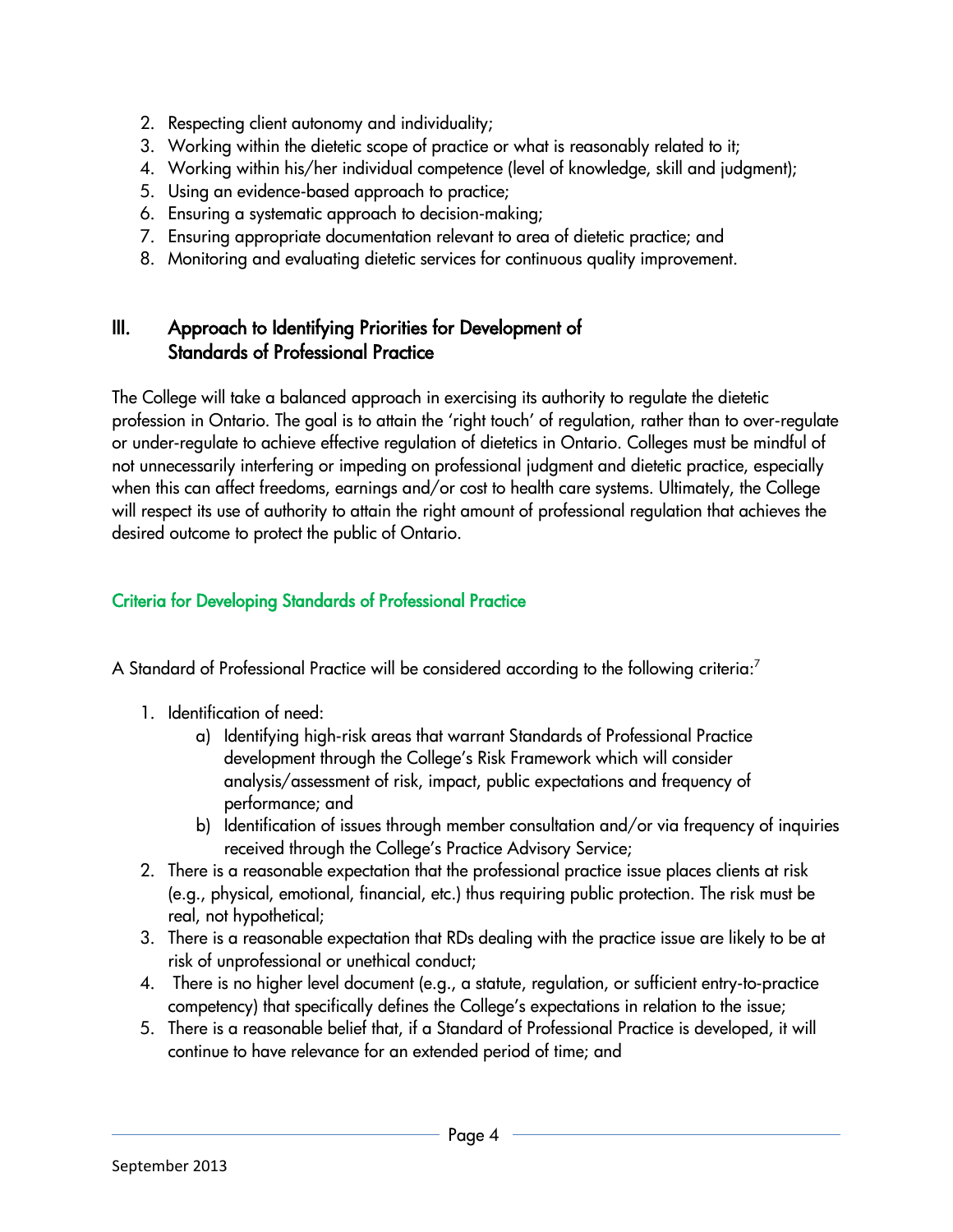6. The Standard of Professional Practice will bring needed clarity to outline the behavioural expectations related to ethical/professional obligations of RDs to enable compliance and College enforcement.

## IV. Process for Developing Professional Practice Standards

The College's process for developing Standards of Professional Practice is outlined in the following steps:<sup>8</sup>

- 1. Conduct a Needs Assessment Identify the need for a Standard of Professional Practice. As outlined above in the section: 'Criteria for Developing Standards of Professional Practice.'
- 2. Review any existing College documents applicable to the issue being considered for a Standard of Professional Practice.

Includes what currently exists to provide direction and guidance to RDs including, competencies, provincial/national legislation and regulations, policies, the Jurisprudence Handbook, practice advice/guidelines, ethical guidelines, and any other applicable documents that may contribute to the content of the standards.

## 3. Environmental Scan

Conduct an environmental scan of relevant standards from other health regulatory colleges, Ministry of Health and Long-Term Care, other dietetic regulatory bodies, and applicable literature.

## 4. Preliminary Consultation

Consult with those most affected by the issue being proposed for standards development to establish/confirm the appropriate issues to be addressed, including: thought leaders, experts in the field, RDs on Council, and RDs in relevant areas of practice. Electronic means could also be used to solicit input from the general membership.

## 5. Develop draft Standard of Professional Practice.

Incorporate all relevant information from current College resources, the environmental scan and preliminary consultation into a draft Standard of Professional Practice.

## 6. Obtain Council approval of the general direction of the draft Standards of Professional Practice for purposes of consultation with the membership

Council would consider the information gathered to this point and direct the content of the standard to be subject to consultation with RDs and relevant stakeholders. If the content is controversial, this step may be repeated following revisions and/or clarifications of the content.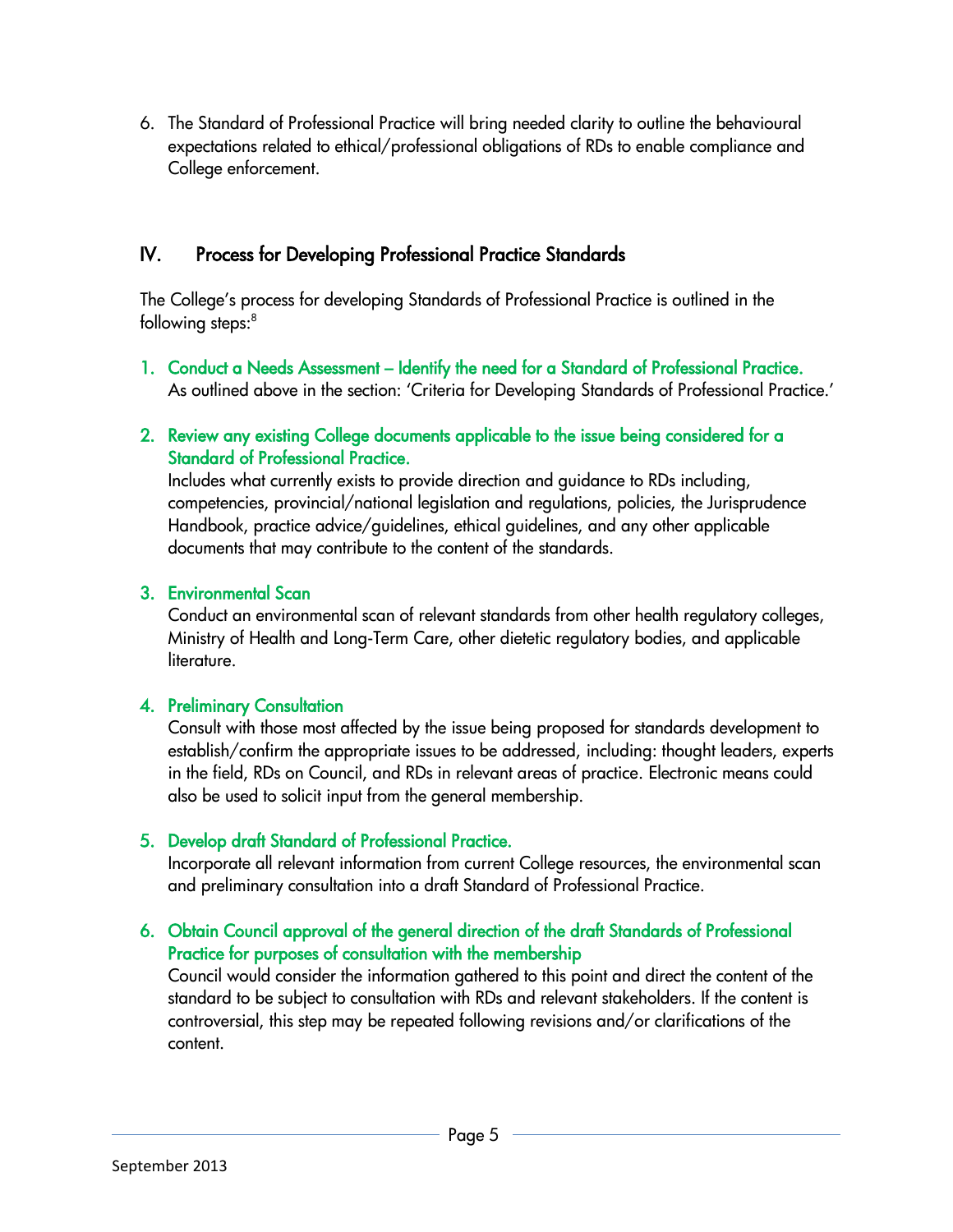## 7. Consult with RDs and relevant stakeholders.

Send out a formal consultation survey to circulate and obtain feedback from RDs and other stakeholders on the draft Standards of Professional Practice and meet as needed to engage people in considering the draft standard.

#### 8. Review and revise the draft Standard of Professional Practice from the consultation feedback.

Incorporate any relevant feedback into to the draft Standards of Professional Practice to ensure relevancy and usefulness. Depending on the level of input/required changes, steps 6, 7 & 8, may need to be revisited prior to moving on to step 9.

## 9. Obtain formal Council approval of the Standard of Professional Practice.

Present to Council for final approval of the Standards of Professional Practice.

## 10. Publish the Standard of Professional Practice and communicate broadly.

Publish the Standard of Professional Practice and develop a communication plan for education to RDs and relevant stakeholders (refer to Section VI for further details). Incorporate the standard into college publications and program tools such as the Jurisprudence Handbook and the Jurisprudence Knowledge and Assessment Tool.

#### 11. Implement a continuous review schedule for the Standard of Professional Practice.

Document a clear date for when the Standard of Professional Practice will be reviewed and revised to ensure currency.

## V. Style/Layout

The style/layout of the Standards of Professional Practice will outline the specific behavioural expectations for RDs when performing a particular activity/responsibility within dietetic practice. This includes:

- a) The required competence knowledge, skills and judgment;
- b) Ensuring a client-centered care approach;
- c) RD responsibility/accountability;
- d) Communicating with clients;
- e) Collaborating with other members of the health care team, including appropriate referrals to other health care providers; and
- f) Documentation requirements.

Standards of Professional Practice will be laid out in the following sections:

i. Preamble/Introduction including the purpose for developing the particular Standard of Professional Practice as well as any legislative requirements, as applicable;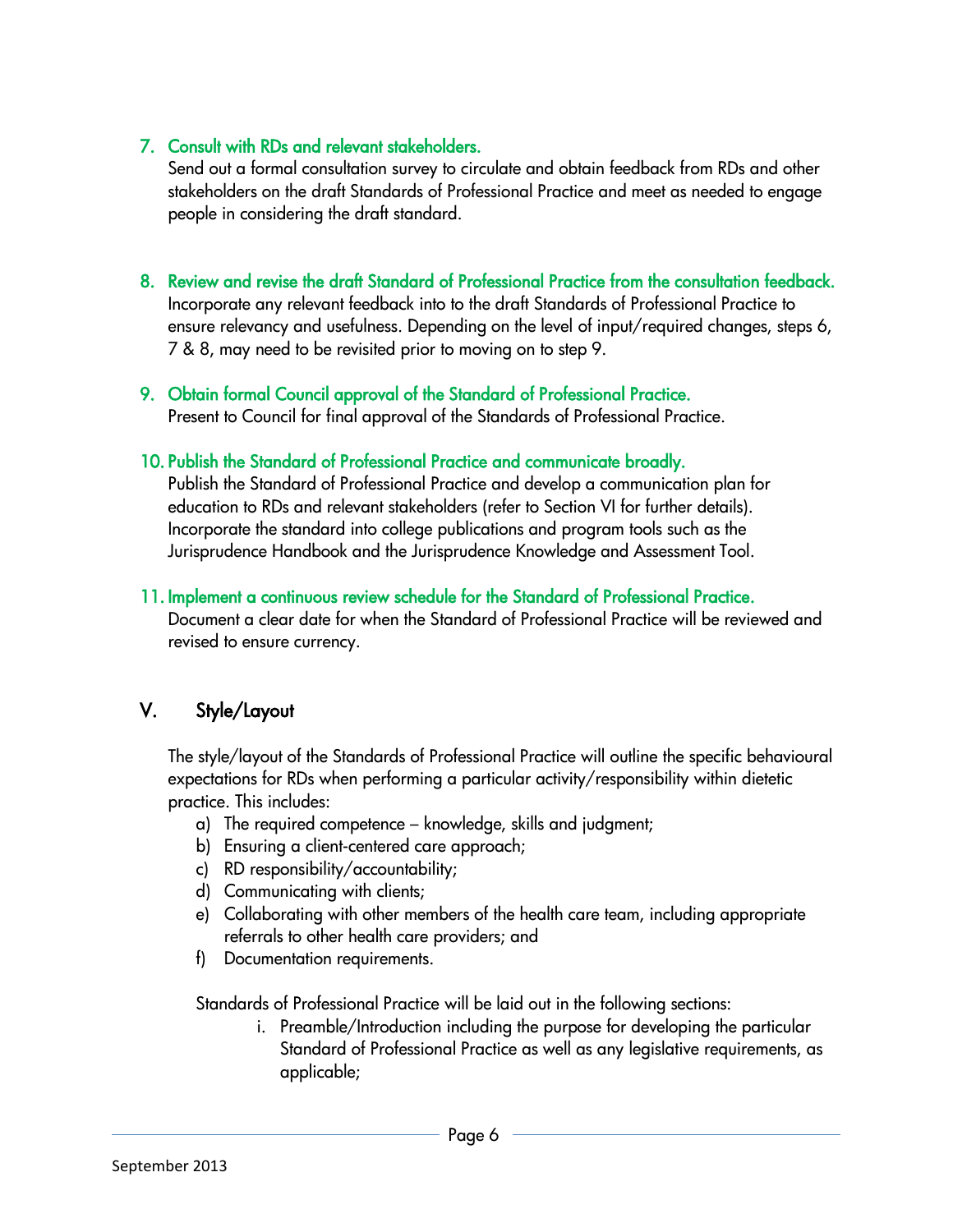- ii. Standard Statements followed by performance indicators to demonstrate adherence to the Standard of Professional Practice Statements; and
- iii. Compliance Expectations.

As an example, please refer to the College's existing *Standard of Professional Practice for* [Collecting Capillary Blood Samples through Skin Pricking & Monitoring the Blood Readings](http://www.cdo.on.ca/en/pdf/Resources/Practice%20Standards%20&%20Resounces/STANDARD%20OF%20PROFESSIONAL%20PRACTICE%20Skin%20Pricking.pdf)  [\(Point of Care Testing\)](http://www.cdo.on.ca/en/pdf/Resources/Practice%20Standards%20&%20Resounces/STANDARD%20OF%20PROFESSIONAL%20PRACTICE%20Skin%20Pricking.pdf) (Appendix II).

## VI. Communication & Education

Communication & education of the availability of a Standards of Professional Practice will proceed as follows:

- a) Email broadcast to RDs and relevant stakeholders.
- b) Post the Standard of Professional Practice under the 'News' and 'Standards' sections of CDO website.
- c) Include a statement of availability of the Standard of Professional Practice in the subsequent two issues of résumé newsletter.
- d) Inform RDs of the availability of the Standard of Professional Practice during the annual workshops.
- e) Incorporate the Standard of Professional Practice into the Jurisprudence Handbook for Dietitians in Ontario, as applicable.
- f) Incorporate the Standard of Professional Practice into the JKAT and Stage 1 & 2 of the Quality Assurance Program's Peer and Practice Assessment, as applicable.

\_\_\_\_\_\_\_\_\_\_\_\_\_\_\_\_\_\_\_\_\_\_\_\_\_\_\_\_\_\_\_\_\_\_\_\_\_\_\_\_\_\_\_\_\_\_\_\_\_\_\_\_\_\_\_\_\_\_\_\_\_\_\_\_\_\_\_\_\_\_\_\_\_\_\_\_\_\_\_\_\_\_\_\_

#### **References**

- 1 Regulated Health Professions Act. (1991). Available from: [http://www.e](http://www.e-laws.gov.on.ca/html/statutes/english/elaws_statutes_91r18_e.htm#BK51)[laws.gov.on.ca/html/statutes/english/elaws\\_statutes\\_91r18\\_e.htm#BK51](http://www.e-laws.gov.on.ca/html/statutes/english/elaws_statutes_91r18_e.htm#BK51)
- 2 Dietitians of Canada & College of Dietitians of Ontario. (1997). Professional Standards for Dietitians in Canada. Available from:
	- <http://www.cdo.on.ca/en/pdf/publications/ProfessionalStandardsforDietitians.pdf>
- 3 College of Nurses of Ontario. (2010). Draft Nurse Practitioners Practice Standards, unpublished document.
- 4 College of Physiotherapists of Ontario. (2009). Standards for Professional Practice. Retrieved from: [http://www.collegept.org/Physiotherapists/Practice%20Advice/StandardsforProfessiona](http://www.collegept.org/Physiotherapists/Practice%20Advice/StandardsforProfessionalPractice)

**IPractice** 

5 College of Dental Hygienists of Ontario. (2010). Draft Standards of Practice, unpublished document.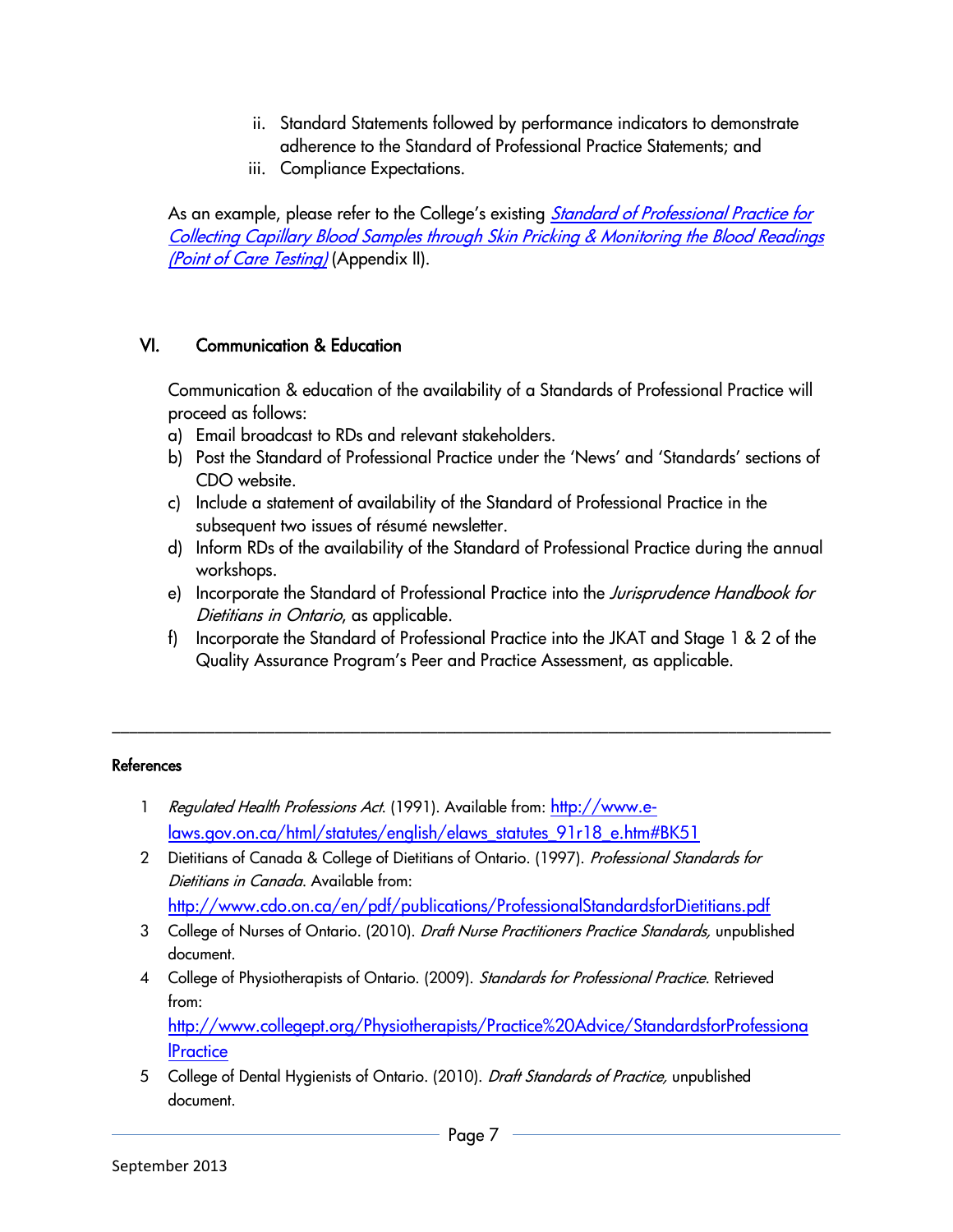- 6 Ad Hoc Inter-professional Working Group. (2010). Common Principles of Shared Controlled Acts in Ontario. Unpublished document.
- 7 College of Physiotherapists of Ontario. (2005). Criteria for the Development of Standards of Professional Practice and Guides to Standards of Professional Practice. Unpublished document.
- 8 College of Physiotherapists of Ontario. (2012). Standards of Practice for Physiotherapists. Available from:

[http://www.collegept.org/Assets/registrants'guideenglish/standards\\_framework/standa](http://www.collegept.org/Assets/registrants) [rds\\_practice\\_guides/ST\\_Intro\\_Practice\\_for\\_Physiotherapists\\_120814.pdf](http://www.collegept.org/Assets/registrants)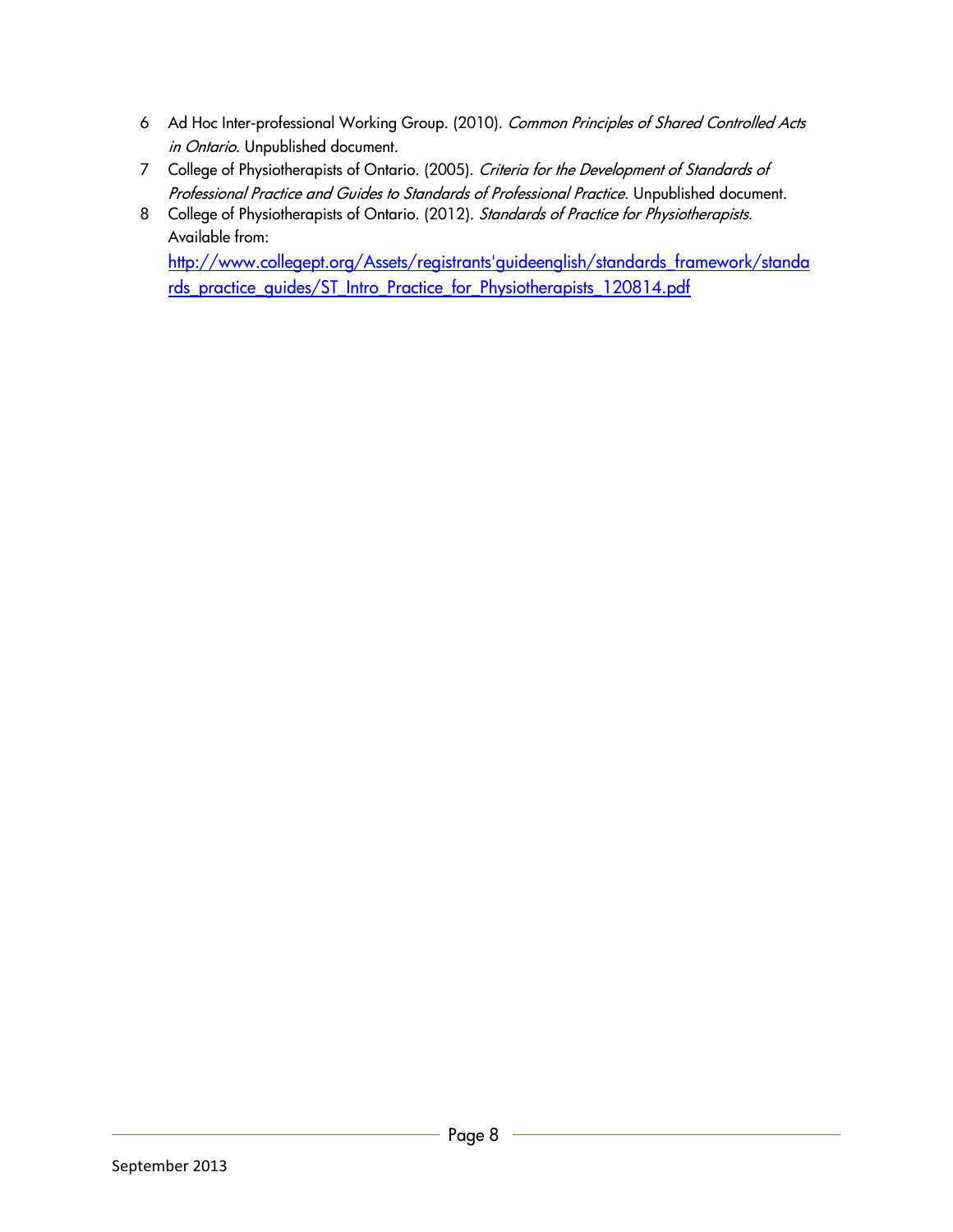# Appendix I

Appendix I is authored by Richard Steinecke, LLB. More recent revisions are pending; document will be modified accordingly.

# TYPES OF PUBLICATIONS

## 1. Guideline

- a suggestion of voluntary behaviour to assist prudent practitioners
	- e.g., how to avoid a complaint through good communication
	- e.g., process to follow in developing a medical directive

## 2. Standard of Practice (must already exist in profession or be made by College regulation; cannot simply publish new standard)

- a minimum mandatory requirement that a professional practitioner will meet
	- e.g., performing an assessment before treating
	- e.g., a record keeping regulation

## 3. Advisory Statement

- a notice to the profession of a legal requirement imposed upon members
	- e.g., article on mandatory reporting
	- e.g., article on the Health Care Consent Act, (1996)

## 4. Position or Policy Statements

- a description of what the College will do in certain circumstances; i.e., an interpretation of existing legal options
	- e.g., what sorts of programs the Registration Committee would consider equivalent to a University course in Dietetics
	- e.g., what sorts of offences the College is likely to consider affecting the fitness of a member to practise dietetics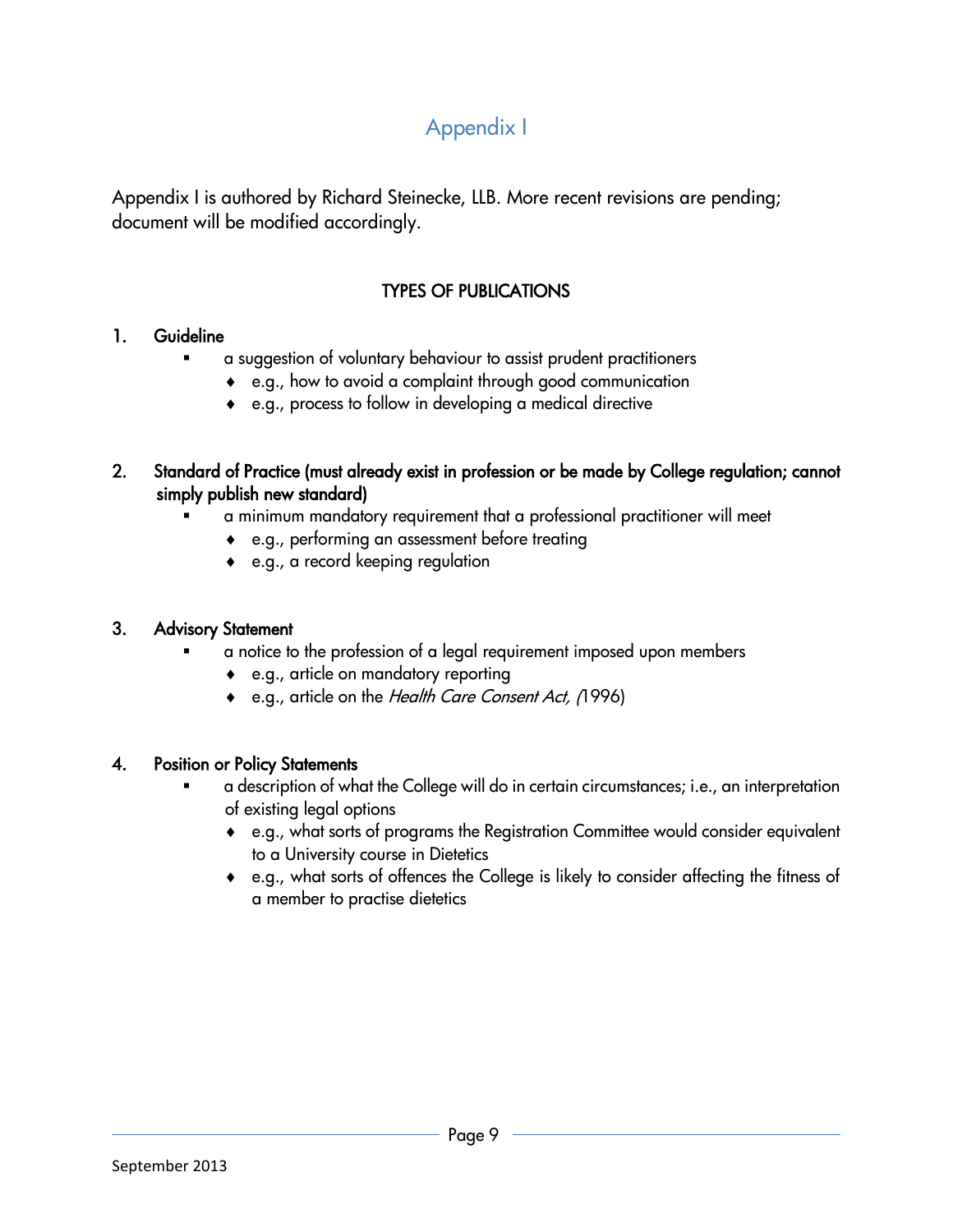## CHARACTERISTICS OF DIFFERENT TYPES OF COLLEGE PUBLICATIONS

| <b>Type of</b><br><b>Publication</b>      | Goal                    | <b>Subject Matter</b><br>Covered                                                                                                | <b>Type of Language</b><br><b>Used</b>                                                                                                  | How Used or Enforced by College                                                                                                 |
|-------------------------------------------|-------------------------|---------------------------------------------------------------------------------------------------------------------------------|-----------------------------------------------------------------------------------------------------------------------------------------|---------------------------------------------------------------------------------------------------------------------------------|
| Guideline                                 | Assist                  | Suggestions for<br>enhanced or best<br>practices                                                                                | May<br>Should<br>Suggest<br>Recommend                                                                                                   | <b>Quality Assurance</b><br>Committee,<br>Possibly for cautions by<br>the Complaints<br>Committee, not for<br>referral purposes |
| Standard of<br>Practice <sup>1</sup>      | Require                 | <b>Bare minimum</b><br>standard that must be<br>met by profession                                                               | Must<br>Shall<br>Require<br>Oblige<br>Expect                                                                                            | <b>ICRC</b><br>Discipline                                                                                                       |
| <b>Advisory</b><br><b>Statement</b>       | Warn                    | Notice or warning to<br>the profession of<br>already existing legal<br>requirements                                             | Mandatory<br>$\bullet$<br>language when<br>describing legal<br>requirement<br>Voluntary<br>language when<br>suggesting how<br>to comply | Usually enforced by<br>others<br>As evidence that the<br>profession was warned<br>about the matter                              |
| Position or<br>Policy<br><b>Statement</b> | Interpret<br>or Clarify | Description of what the<br>College will do in<br>certain circumstances<br>(an interpretation of<br>existing legal<br>authority) | Ordinarily<br><b>Typically</b><br><b>Usually</b><br>Generally<br>Normally<br>Customarily                                                | Guides College's exercise<br>of discretion<br>Might be used against<br>College where departed<br>from                           |

 $\overline{\phantom{a}}$  $1$  A standard's behaviour expectations must already exist and be generally accepted in the profession or be made by College regulation; the College cannot simply publish a new standard that does not reflect the generally accepted views and practices of the profession.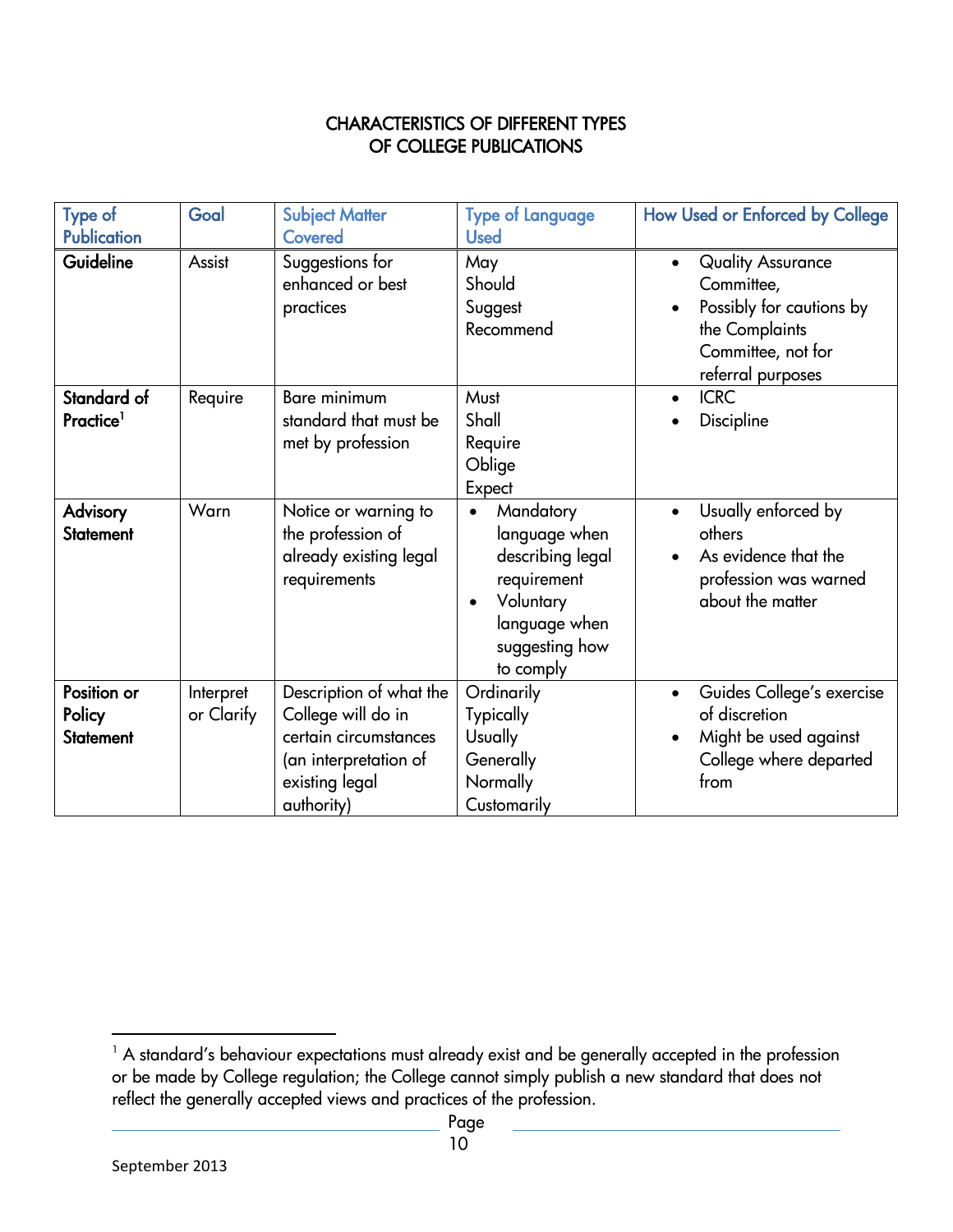College of<br>Dietitians<br>of Ontario

Collecting Capillary Blood Samples through Skin Pricking & Monitoring the Blood Readings (Point of Care Testing)

<span id="page-10-0"></span>

| SECTION II         |                                                                                       |  |
|--------------------|---------------------------------------------------------------------------------------|--|
| <b>SECTION III</b> |                                                                                       |  |
| SECTION V          | Clearly document performing the capillary skin pricks and interpreting the results 15 |  |
|                    |                                                                                       |  |
|                    |                                                                                       |  |
|                    |                                                                                       |  |

Appendix II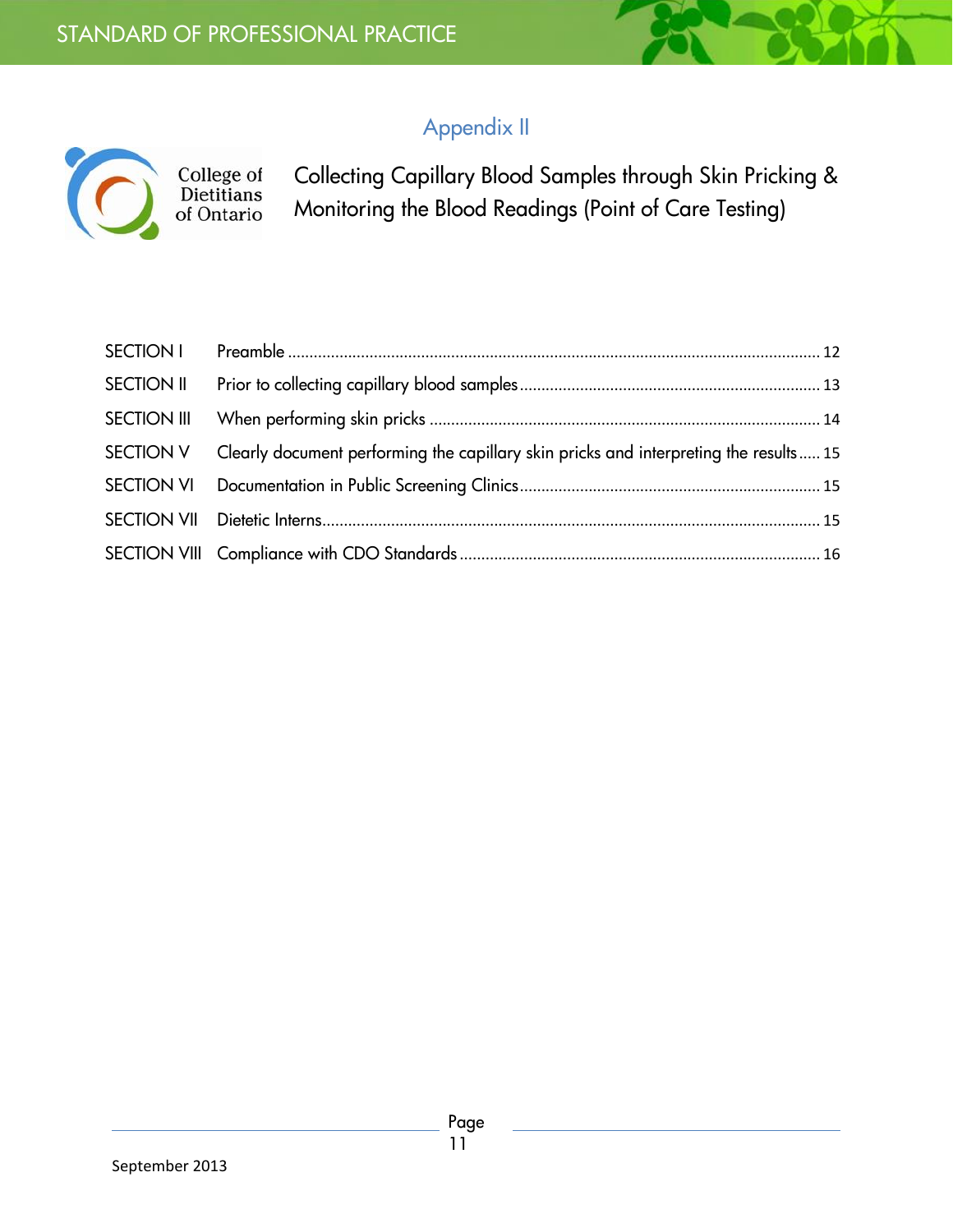# SECTION I Preamble

Under the *Dietetics Act* (1991), RDs are authorized to perform the following controlled act:

 $"3.1$  In the course of engaging in the practice of dietetics, a member is authorized, subject to the terms, conditions and limitations imposed on his or her certificate of registration, to take blood samples by skin pricking for the purpose of monitoring capillary blood readings. 2009, c. 26, s. 7"<sup>1</sup>

The *Dietetics Act* (1991), specifies that RDs have the authority in the course of practicing dietetics to collect capillary blood samples by skin pricks and monitoring the capillary blood samples readings. At this time, the most common application of monitoring of capillary blood samples is for the purposes of screening for optimal or suboptimal blood glucose levels or monitoring blood glucose levels in clients with diabetes. Future developments in capillary blood testing/technology may allow for the assessment of a wider range of applications.

- 1. It is recognized that in the context of a Registered Dietitian-client relationship, currently, RDs may be performing capillary skin pricks and analyzing capillary blood levels under four main circumstances:
	- i to teach blood glucose self-management;
	- ii for random blood glucose checks to monitor progress:
	- iii for compliance with diet/insulin or other blood glucose lowering medications; and
	- iv for confirming hypo/hyperglycemia.
- 2. In conducting public screening clinics to identify people at risk for abnormal glucose levels and recommend appropriate resources, follow-up care and referrals to other primary health care providers for further diagnostic testing.

<span id="page-11-0"></span>The Professional Practice Standard for Collecting Capillary Blood Samples through Skin Pricking & Monitoring the Blood Readings (Point of Care Testing) outlines the expectations for RDs when performing this authority.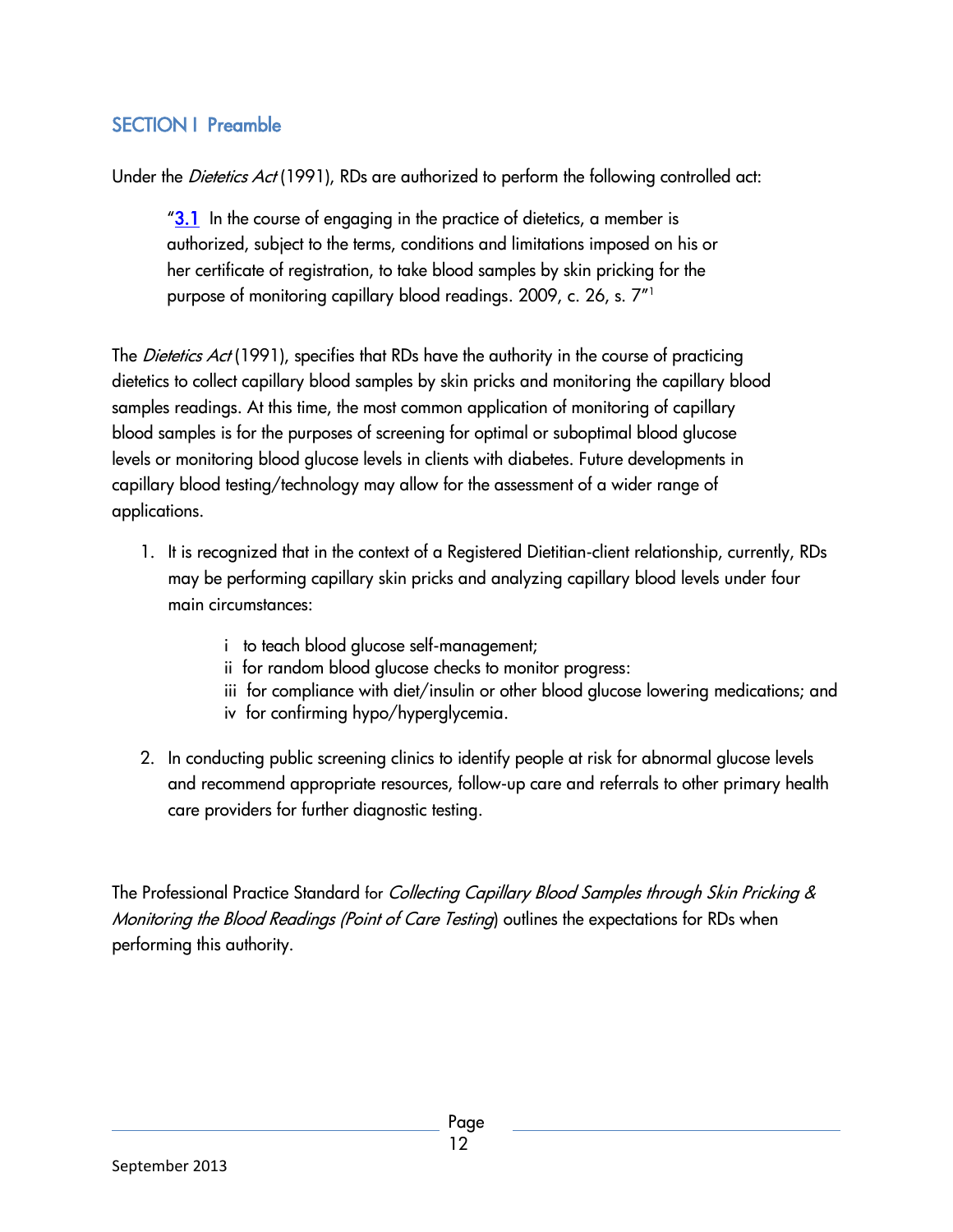# SECTION II Prior to collecting capillary blood samples, RDs must:

- 1. Have the required knowledge, skills and judgment specific to the devices being used to safely and effectively perform the procedure;
- 2. Determine whether the test is appropriate for the specific client;
- 3. Obtain informed client consent, as appropriate :
	- a) Explain to clients the rationale and clinical significance of performing the capillary skin prick;
	- b) Indicate the nature of the test (e.g., a sample of capillary blood will be taken); and
	- c) Outline the possible risks and contraindications for performing the capillary skin prick.
- 4. Consider the client's specific circumstances when assessing the risks, precautions, appropriateness and sensitivities associated with performing skin pricks;
- 5. Ensure processes are in place to manage suboptimal tests results and for minimizing client risk when presented with a critical blood glucose test result;
- 6. Verify that there are mechanisms in place to ensure safe functioning of both the equipment and supplies used to perform and analyze capillary blood samples;
- 7. Consider the cost-effectiveness, reliability and alternatives to capillary skin pricks and make an effort to avoid unnecessary duplication; and
- 8. Refrain from delegating the authority to perform capillary skin pricks to other health care providers.

There are interdependent laws and regulations that have been put in place for RDs to have the authority to perform capillary skin pricks and analyze the blood samples. These include amendments to laws and corresponding regulations under the:

- Dietetics Act; and
- Laboratory and Specimen Collection Centre Licensing Act.

<span id="page-12-0"></span>As a result, RDs may not delegate the authority for performing capillary skin pricks & analyzing results to other health care providers. Exception: See "SECTION VII: Dietetic Interns."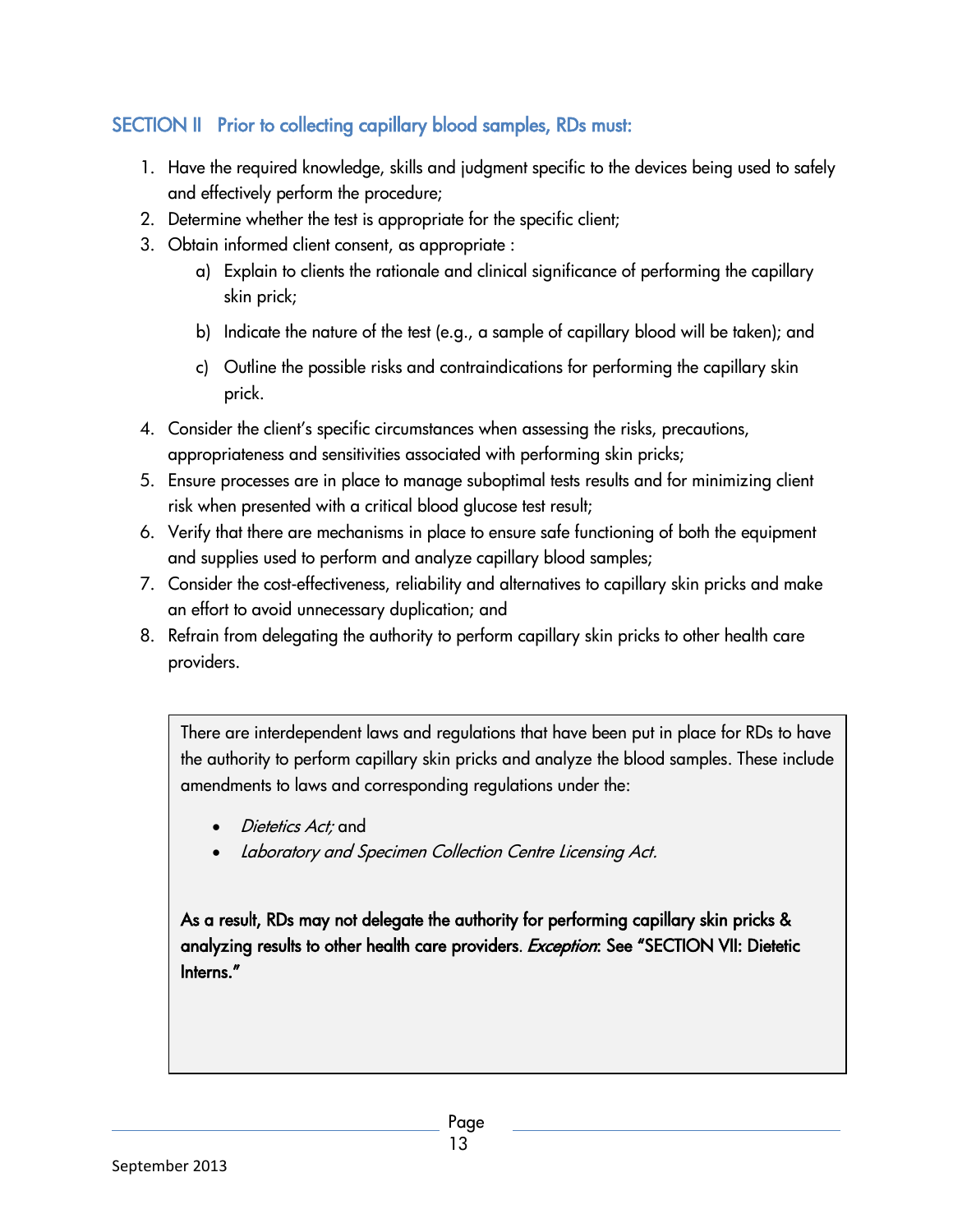# SECTION III When performing skin pricks, RDs must:

- 1. Use evidence-based infection prevention and control practices as outlined in organizational policies and CDO's *Guidelines for the Disposal of Biomedical Waste Associated with Skin [Pricking](http://www.cdo.on.ca/en/pdf/Resources/Practice%20Standards%20&%20Resounces/Guidelines%20for%20Medical%20Waste%20Disposal%20FINAL.pdf);*<sup>2</sup> and
- 2. Take the necessary steps to ensure an appropriate environment in which capillary skin pricks would be performed to protect client privacy.

# SECTION IV When interpreting & communicating the results of capillary blood readings, RDs must:

- 1. Explain the results,\* clinical significance (optimal vs. suboptimal) and impact on the nutrition care plan to clients;
- 2. Provide supporting educational materials, as appropriate;
- 3. Refer clients to their primary health care provider or refer clients who do not have a primary care provider to a walk-in clinic or other local alternative for further testing;
- 4. Notify other health care providers of the results, as appropriate; and
- 5. Avoid communicating a medical diagnosis to clients.

## \* Communicating Capillary Skin Prick Test Results:

RDs may communicate the results of capillary skin pricks to clients, including elevated, normal or low values, provided they are not violating the controlled act of communicating a diagnosis as outlined in section 27(2) of the [Regulated Health Professions Act](http://www.e-laws.gov.on.ca/html/statutes/english/elaws_statutes_91r18_e.htm) (1991):

"1. Communicating to the individual or his or her personal representative a diagnosis identifying a disease or disorder as the cause of symptoms of the individual in circumstances in which it is reasonably foreseeable that the individual or his or her personal representative will rely on the diagnosis."<sup>1</sup>

If RDs have performed capillary skin pricks and the results are indicative of an undiagnosed medical disease or disorder, RDs cannot communicate the presence or label of the specific medical disease or disorder to the client. In this case, RDs must refer clients to their primary health care provider (Physician or Nurse Practitioner, as appropriate) or "orphaned" clients to a walk-in clinic or hospital emergency room for further investigation and for communication of any medical diagnosis.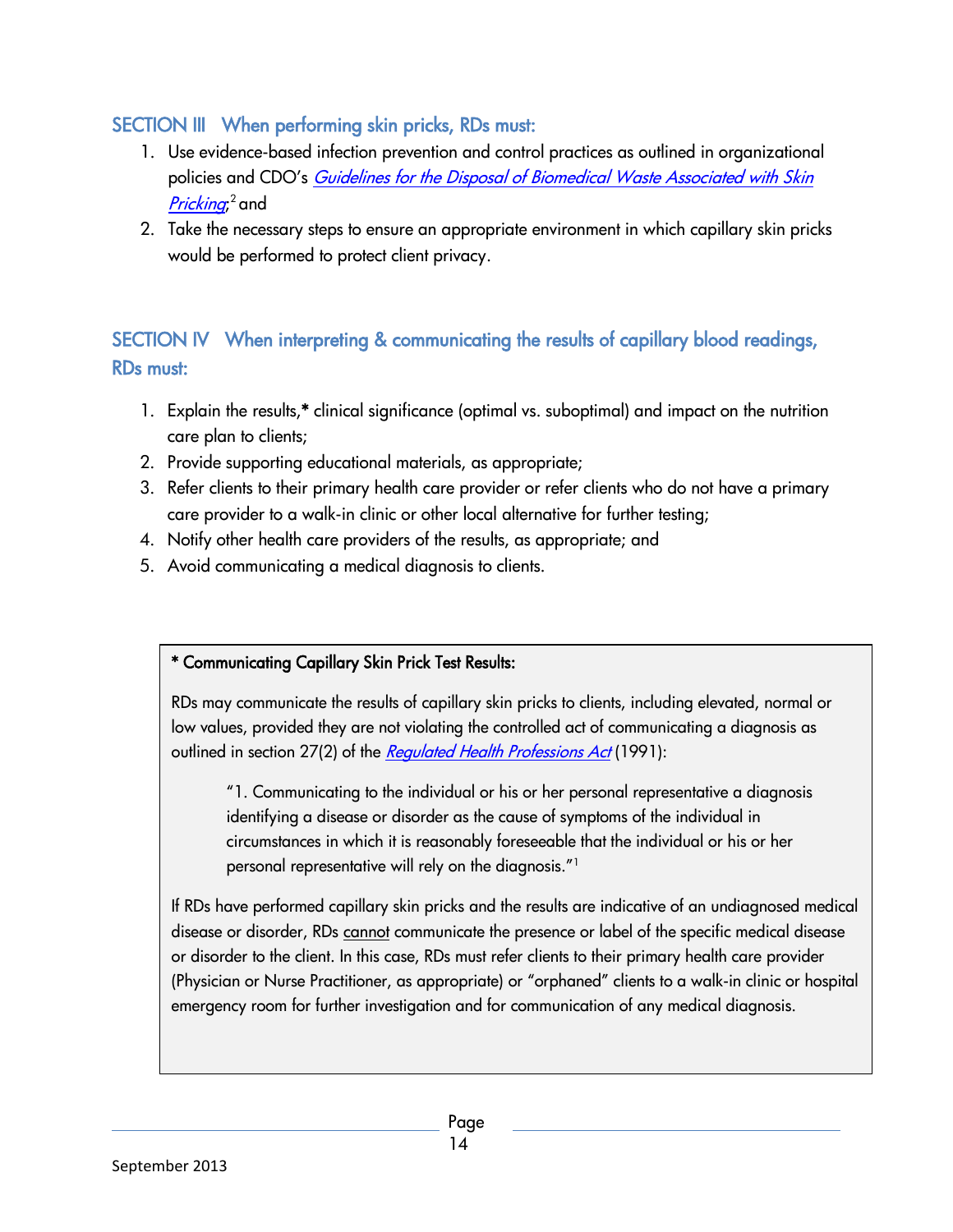# <span id="page-14-0"></span>SECTION V For existing RD-client relationships, RDs must clearly document all aspects of performing capillary skin pricks and interpreting the results, including:

- 1. Informed client consent as appropriate;
- 2. The date and time of obtaining the capillary blood sample and the results;
- 3. The clinical significance and impact of the results on nutrition assessment and monitoring;
- 4. Any follow-up care and educational materials provided;
- 5. Referrals to other health care providers, as appropriate; and
- 6. Any special circumstances/modifications used in obtaining capillary blood samples and analyzing or interpreting the results.

# <span id="page-14-1"></span>SECTION VI Documentation in Public Screening Clinics:

It is recognized that RDs performing capillary skin pricks and analyzing results in public screening clinics have differing documentation requirements than RDs who perform this authority within established RD-client relationships. RDs are responsible for documenting according to organizational/program requirements (e.g., keeping stats for the number of tests performed, educational resources provided and other relevant details, as appropriate).

# <span id="page-14-2"></span>SECTION VII Dietetic Interns:

The Regulated Health Professions Act (1991), outlines the exceptions under which a controlled act may be performed. This includes:

"29.1(b) fulfilling the requirements to become a member of a health profession and the act is within the scope of practice of the profession and is done under the supervision or direction of a member of the profession."<sup>4</sup>

During the training of Dietetic Interns, RD preceptors may provide instruction and direction for students to acquire the competence to perform this controlled act. RDs need to recognize that it is professional misconduct to be:

"17. Assigning members, dietetic interns, food service supervisors, dietetic technicians or other health care providers to perform dietetic functions for which they are not adequately trained or that they are not competent to perform."<sup>5</sup>

RDs need to ensure the competence (knowledge, skill, and judgement) of Dietetic Interns to collect capillary blood sample through skin pricks prior to performing the controlled act directly on clients. Once performance readiness is established, Dietetic Interns may perform skin pricks to collect